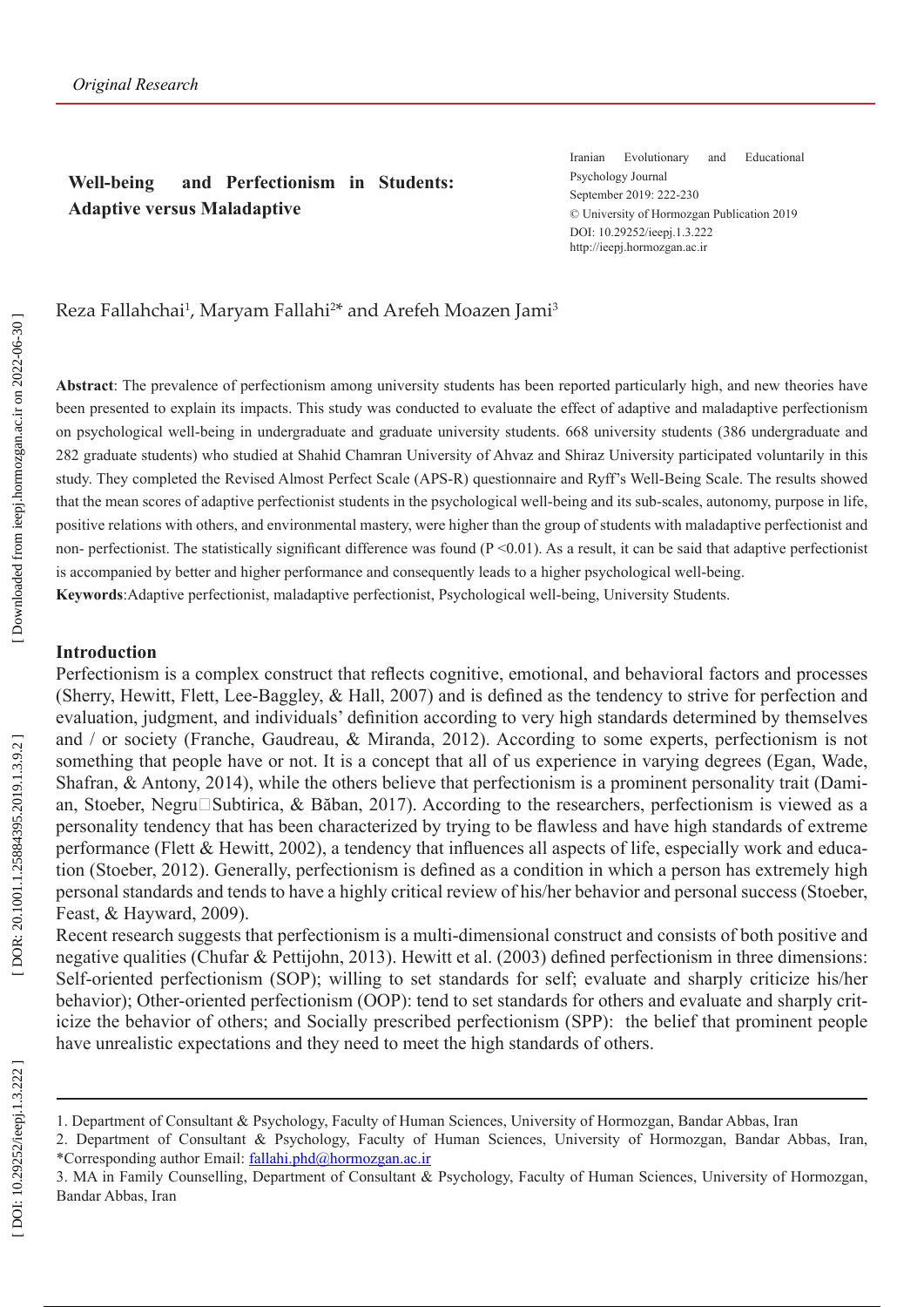Stoeber and Otto (2006) reported that perfectionism is composed of two higher factors: perfectionistic striv ings and perfectionistic concerns. According to Damian et al. (2017) perfectionistic strivings (or personal standards) reflect aspects of perfectionism accompanied by self-oriented perfectionism and setting very high personal standards for performance. Perfectionistic concerns or evaluation concerns (ES) merge the aspects of perfectionism associated with fear of making mistakes or negative judgment of others, the tendency to show a negative reaction to deficiency and fault, and aspects related to feelings of the inconsistency between expec tations and performance of an individual.

According to Bong, Hwang, Noh, and Kim (2014), both dimensions of perfectionism, especially considering the differential relationship between motivation and beliefs, and behaviors related to success have important consequences in terms of training. In the past, the most common viewpoint were often considered perfection ism as an evidence of maladjustment (Flett & Hewitt, 2002; Thorpe & Nettelbeck, 2014), while the positive or adaptive perfectionism indicates that attempts to perfection are associated with positive characteristics and satisfactory and acceptable outcomes (Glynn Owens & Slade, 2008; Stoeber & Otto, 2006; Stoeber & Rambow, 2007).

For example, research has shown that perfectionist strivings are associated with efficiency and higher academ ic achievement in education (Stoeber, 2012). A large number of studies have supported adaptive/maladaptive dichotomy (Gilman & Ashby, 2003; Stoeber, Kempe, & Keogh, 2008; Trumpeter, Watson, & O'Leary, 2006). Adaptive perfectionism have been associated with psychological adjustment (Miquelon, Vallerand, Grouzet, & Cardinal, 2005), more positive forms of self-esteem regulation (Trumpeter et al., 2006), higher self-esteem (Chufar & Pettijohn, 2013) and willingness to do challenging work and higher average at university or school (Bieling, Israeli, Smith, & Antony, 2003; Slaney, Rice, Mobley, Trippi, & Ashby, 2001). Negative or mal adaptive perfectionism is related to fear of failure, physical symptoms (Stoeber & Rambow, 2007), suicide risk (O'Connor, 2007), eating disorders, hopelessness and insomnia(Bieling, Israeli, & Antony, 2004; Rice, Richardson, & Clark, 2012), and anxiety disorders and depression (Iarovici, 2014).

Results in high levels of perfectionism are inconsistent. For example, high levels of perfectionism have been known as a factor in increasing vulnerability to depression (Gilbert et al., 2010; McEwan, Gilbert, & Duarte, 2012).While other research results show that determining high personal standards for performance is gener ally defined as a central aspect of perfectionism, but is not usually considered as a maladaptive perfectionism (Flett & Hewitt, 2002; Slaney, Rice, & Ashby, 2002; Stoeber & Otto, 2006).

One of the important variables concerning perfectionism is psychological well-being (Bulina, 2014; Kenny & Hicks, 2014). Psychological well-being can be defined as emotional and cognitive reactions to perceived personal characteristics and abilities, and positive and efficient interaction with the world, good relationship with the community and positive progress over time, which can include components such as: life satisfaction, positive energy and mood (Karademas, 2006). Psychological well-being has been described not only as the absence of mental disorders (Sin & Lyubomirsky, 2009), but as the presence of positive psychological resources consists of subjective well-being (e.g. positive affect, life satisfaction, happiness) as well as components of eudemonic well-being happiness and personal well-being (e.g. self-acceptance, positive relationships, au tonomy, purpose in life) (Ryan & Deci, 2001). Well-being is a key measure of mental health and it has been shown that it is associated with many positive factors, such as: increase in physical health (Bartram & Boniwell, 2007; Cohen, 2003); optimal performance (Davidson, 2003); reduction of psychological problems; skills of having the sense of responsibility and even long life (Danner, Snowdon, & Friesen, 2001). Psychological well-being is related to the people's reactions to the pressures of everyday life (Ryff & Keyes, 1995) which contains emotions and people's everyday assessments of their lives (Heeman, 2008; Lyubomirsky, Dicker hoof, Boehm, & Sheldon, 2011).

The prevalence of perfectionism among university students is reported high (Rice & Ashby, 2007); therefore the problems caused by it have the relatively high frequency (Grzegorek, Slaney, Franze, & Rice, 2004). For example, Kornblum and Ainley (2005) reported levels of perfectionism among distinguished students higher than average students. On the other hand, some theorists believe that perfectionism is a unique and important form and sign of personality dysfunction (Flett & Hewitt, 2002), so, perfectionism can be considered as a risk factor for psychological well-being (Sirois & Molnar, 2016). However, other theorists believe that perfectionism include adaptive component that can improve psychological well-being (Flett & Hewitt, 2006; Sirois & Molnar, 2016; Stoeber & Otto, 2006).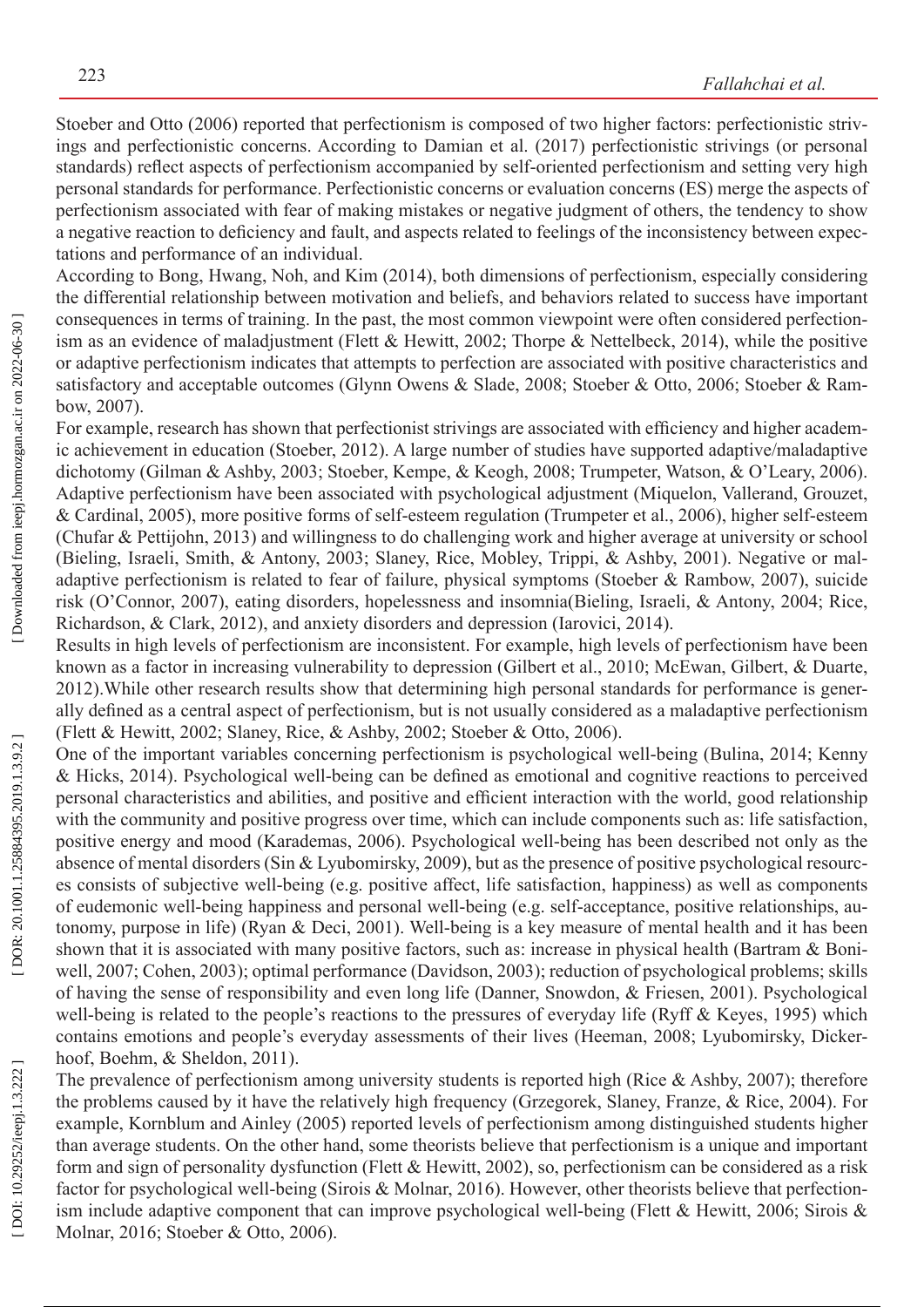With regard to the relationship between perfectionism and negative consequences, such as depression (Rice & Ashby, 2007), other research suggests that students with high depressive symptoms are less likely to grad uate (Wintre & Bowers, 2007). As a result, continuous examination of perfectionism amongst students is considered an important effort. Furthermore, due to the levels of perfectionism among distinguish students that is higher than ordinary students, and on the other hand, few studies on the perfectionism among students considering different levels of education (graduate, undergraduate, and Ph.D.) and gender differentiation, this study is a necessity, and as a result, this study is one of the first studies in this field in Iran. Finally, studies on the relationship between psychological well-being and perfectionism in Western countries have reported different and mixed results (Rice & Stuart, 2010), so it is necessary to study this issue in the country. The main hypotheses in the present research included:

Hypothesis1: There would be significant differences between the adaptive perfectionist, maladaptive and non- perfectionist university students in psychological well-being.

Hypothesis2: There would be significant differences between the adaptive perfectionist, maladaptive and non- perfectionism university students in the subscales of psychological well-being.

# **Material and Methods**

### **Participants**

The population consisted of undergraduate and graduate students of Shahid Chamran University of Ahvaz and Shiraz University in the academic year 94-95 that voluntarily participated in this study. The total number of students participating was 668 (340 males and 328 females) and 386 of them were undergraduate while 282 were M.A or Ph.D. students in the faculties of Humanities, Engineering, Agriculture, and the Basic Sci ences. Mean age of the participants was 23.4 with a standard deviation of 8.3.

#### **Tools**

**Revised Almost Perfect Scale (APS-R):** For measuring the multidimensional structure of perfectionism, Revised Almost Perfect Scale was used (Slaney et al., 2001). APS-R has 23 items with three subscales: "High Standards" (7 items), "Discrepancy" (12 items), and "Order" (4 items). Participants rate their success on a 7-point Likert scale ranging from 1 (strongly agree) to 7 (strongly disagree). The High Standards subscale measures the high standards for achievement and performance (e.g., " I have high expectations for myself "). The Order subscale measures a tendency for neatness and orderliness (e.g., "I am an orderly person."). The Discrepancy subscale measures the degree to which people perceive themselves as failing to meet their standards for performance (e.g., "Doing my best never seems to be enough."). Slaney et al. (2001) performed a series of exploratory and confirmatory factor analyses which supported the factor structures. They struc tural coefficients were ranging from 0.49 to 0.86. Numerous other studies supported the factor structures of APS-R. Slaney et al. (2001) confirmed convergent and discriminant validity of the scale. They reported that cronbach's coefficient alphas for separate samples were perfectly appropriate: High standards (0.85, 0.85), Disparities (0.92, 0.91) and order (0.86, 0.85). The test-retest correlations of the subscales (for intervals of 3 weeks to 10 weeks) varied from  $r = .72$  to  $r = .87$  ((Grzegorek et al., 2004; Rice & Aldea, 2006).

**Ryff's Well-Being Scale:** This scale was designed by Ryff in 1980. The first form consisted 120 items; however, shorter forms including 84, 54, and 11 items were also suggested in next studies (Ryff & Keyes, 1995). The 84-item form was utilized in the current study. The scale is made of six subscales: self-accep tance, positive relations with others, autonomy, purpose in life, personal growth, and environmental mastery. Each subscale had 14 items that were measured using a 6-point Likert scale ranging from 1 = totally disagree through to  $6 =$  totally agree. The minimum and maximum ratings were 84 and 504, respectively. The higher ratings showed higher psychological well-being in each of these 6 subscales. Ryff (1989) reported the scale's coefficient of reliability between 0.83 and 0.91. The internal consistency of this scale was reported to range from 0.82 to 0.90 (Schmutte & Ryff, 1997). In another study conducted by Van Dierendonck (2004), it would range from 0.77 to 0.90. The results of a research conducted on a student sample in Iran indicated that the internal consistency, with the use of Cronbach's alpha coefficient, were 0.69, 0.74, 0.65, 0.73, 0.65, 0.60, and 0.90 for environmental mastery, personal growth, positive relations with others, purpose in life, self-accep tance, autonomy, and the total score, respectively (Mikaeili, 2010). In the current study, Cronbach's alpha coefficients were calculated and reported to be 0.82, 0.83, 0.82, 0.90, 0.90, 0.86, and 0.88 for environmental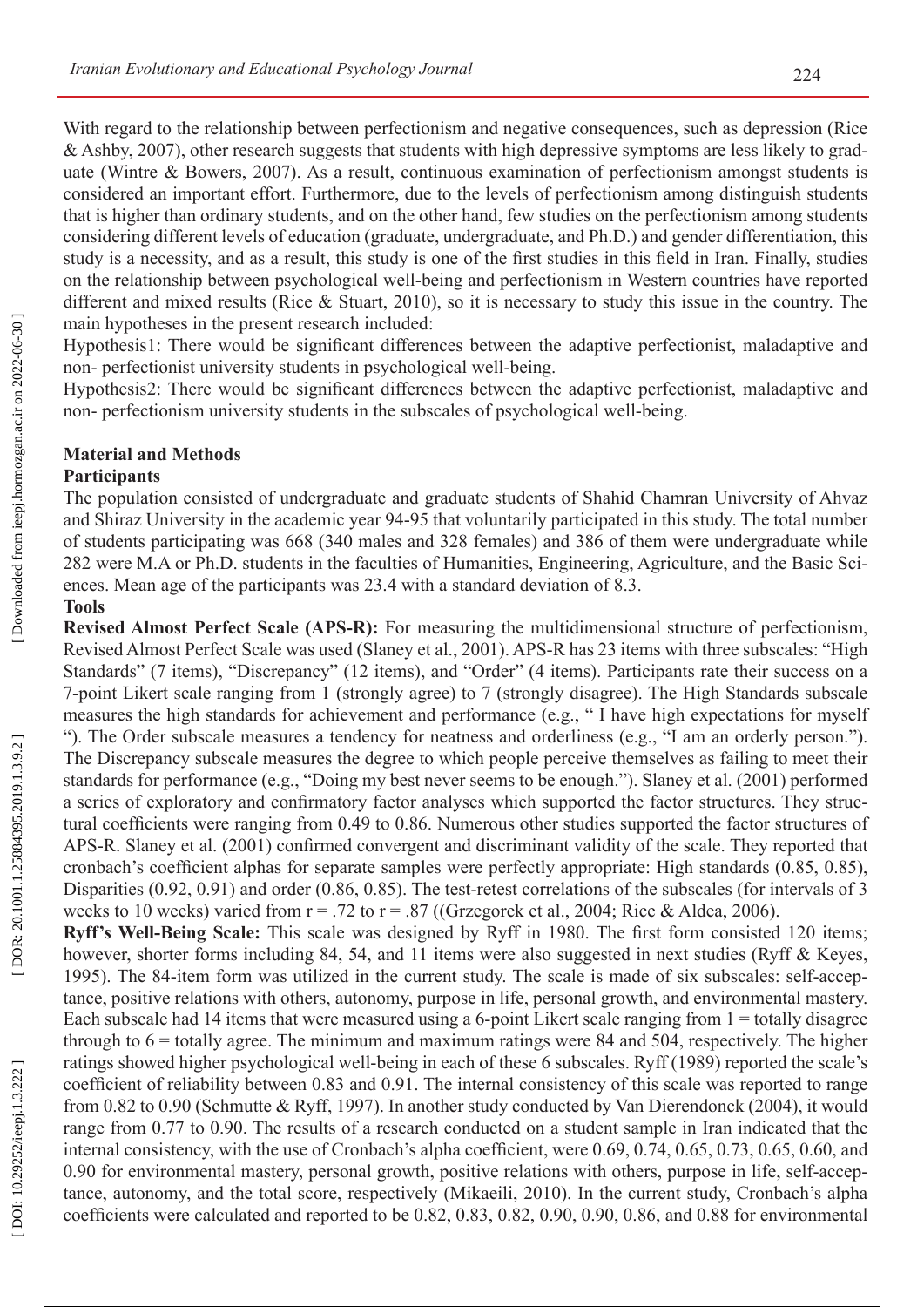mastery, personal growth, positive relations with others, and purpose in life, self-acceptance, autonomy, and the total score, respectively.

## **Results**

Table 1 shows the standard deviation and mean of components of Adaptive, Maladaptive, and Non-Perfectionist groups as well as Psychological Wellbeing. As the results showed, the mean scores of the adaptive group in all subscales of Psychological Wellbeing were higher than the other two groups, while the mean scores of the Maladaptive and Non-Perfectionist groups did not differ significantly in these subscales.

| Variables                     | Adaptive perfectionist |       | Maladaptive perfectionist |                  | Non-perfectionist |           |
|-------------------------------|------------------------|-------|---------------------------|------------------|-------------------|-----------|
|                               |                        | SD    | М                         | SD               |                   | <b>SD</b> |
| Psychological Wellbeing       | 97.84                  | 1.34  | 81.50                     | $\left 2\right $ | 81.60             | 13.61     |
| Autonomy                      | 7.96                   | 2.372 | 14.84                     | 2.153            | 14.74             | 2.284     |
| Personal Growth               | 14.80                  | 2.349 |                           | 2.264            | 13.30             | 2.143     |
| Purpose in Life               | 16.41                  | 2.444 | 12.16                     | 2.335            | 3.21              | 2.182     |
| positive relation with others | 16.90                  | 2.414 | 14.76                     | 2.313            | 14.01             | 2.170     |
| Self-acceptance               | 14.24                  | 2.285 | 12.53                     | 2.215            | 12.48             | 2.117     |
| <b>Environmental Mastery</b>  | 16.79                  | 2.404 | 12.96                     | 2.305            | 3.84              | 2.196     |

**Table 1.** Means and SD for SWLS for Adaptive, Maladaptive and Non-Perfectionist Groups

In order to examine the first hypothesis of the research, whether there would be significant differences among groups, a multivariate analysis of variance (MANOVA) was run. Since one of the assumptions of using this analysis is to observe covariance matrices of the dependent variables, Box's M test was performed. The results indicated that the covariance matrices of the dependent variables were equal across groups ( $F = 0.22$ ,  $P = 0$ ). Levene's test for homogeneity of variance was conducted. Results indicated that the variances of the three groups were equal (F=7.11, P=0.64). The multivariate result was significant for groups, Pillai's Trace = .401,  $F = 5.348$ ,  $p = .0001$ , indicating a difference in psychological well-being across the groups.

**Table 2.** Results of Multivariate Analysis Of Variance (MANOVA)

| Indexes            | Value |       | Hypothesis df | Error df | Sig.   |
|--------------------|-------|-------|---------------|----------|--------|
| Pillai's Trace     | .401  | 5.348 | 12.000        | 256.000  | 0.0001 |
| Wilks' Lambda      | .617  | 5.348 | 12.000        | 256,000  | 0.0001 |
| Hotelling's Trace  | 591   | 5.348 | 12.000        | 256.000  | 0.0001 |
| Roy's Largest Root | 591   | 5.348 | 12.000        | 256.000  | 0.0001 |

The results of Table 3 revealed significant differences across these three groups of students in psychological well-being and subscales including: autonomy, purpose in life, positive relations with others, and environmental mastery ( $P \le 0.01$ ).

**Table 3.** Results of ANOVA Test Comparing the Means of Psychological Well-being and its subscales

| Source | Dependent Variable            | SS      | df | MS      |        | Sig.  |
|--------|-------------------------------|---------|----|---------|--------|-------|
| group  | Psychological Wellbeing       | 857.659 |    | 428.83  | 92.11  | 0.001 |
|        | Autonomy                      | 272.593 |    | 136.296 | 8.636  | 0.01  |
|        | Personal Growth               | 200.607 |    | 100.30  | 2.059  | 0.151 |
|        | Purpose in Life               | 145.126 |    | 72.563  | 3.876  | 0.01  |
|        | positive relation with others | 236.548 |    | 118.274 | 27.281 | 0.01  |
|        | Self-acceptance               | 43.793  |    | 21.896  | .988   | 0.21  |

It was hypothesized that the significant there would be the significant differences between the adaptive perfec tionist, maladaptive and non- perfectionism university students in the subscales of psychological well-being. In order to find out which pairs of means would be significant, Scheffe post-hoc test was used. The results are presented in Table 4.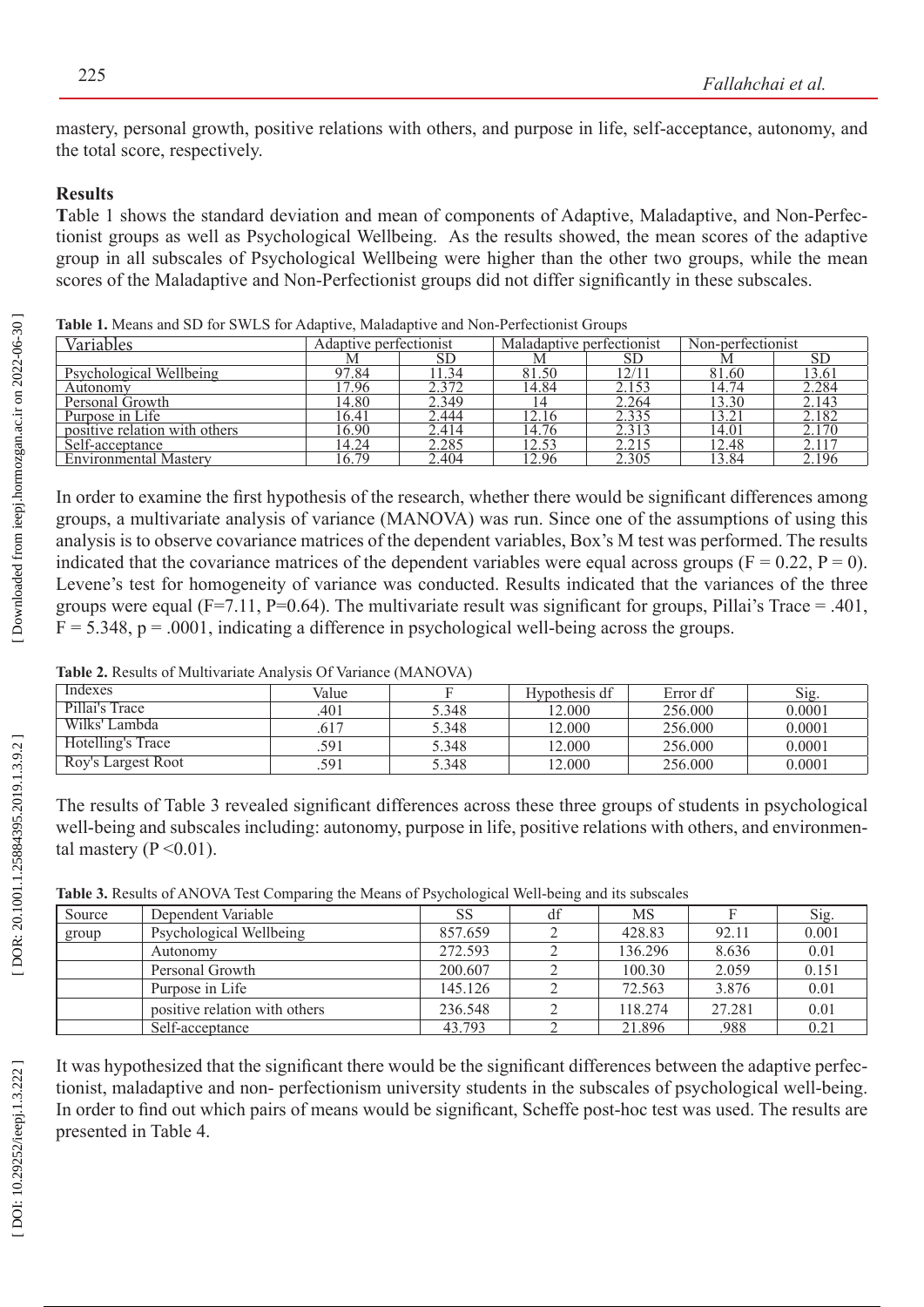| Dependent Variable              | $(I)$ group | $(J)$ group       | Mean Difference<br>$(I-J)$ | Std. Error | Sig.  |
|---------------------------------|-------------|-------------------|----------------------------|------------|-------|
| Well-<br>Psychological<br>being | Adaptive    | Maladaptive       | 16.34                      | 0.792      | 0.001 |
|                                 |             | Non-perfectionist | 16.24                      | 0.788      | 0.001 |
|                                 | Maladaptive | Non-perfectionist | 0.1                        | 0.317      | 0.818 |
| Autonomy                        | Adaptive    | Maladaptive       | 3.12                       | .466       | 0.01  |
|                                 |             | Non-perfectionist | 3.22                       | .402       | 0.01  |
|                                 | Maladaptive | Non-perfectionist | 0.1                        | .320       | .31   |
| Personal Growth                 | Adaptive    | Maladaptive       | 0.80                       | .437       | 0.146 |
|                                 |             | Non-perfectionist | 1.5                        | 377        | 0.090 |
|                                 | Maladaptive | Non-perfectionist | 0.7                        | .30        | .054  |
|                                 | Adaptive    | Maladaptive       | 4.25                       | .556       | 0.01  |
| Purpose in Life                 |             | Non-perfectionist | 3.2                        | .479       | 0.01  |
|                                 | Maladaptive | Non-perfectionist | $-1.05$                    | .381       | .022  |
| positive relation with          | Adaptive    | Maladaptive       | 2.14                       | .519       | .093  |
| others                          |             | Non-perfectionist | 2.89                       | .447       | .000  |
|                                 | Maladaptive | Non-perfectionist | 0.75                       | .356       | .122  |
|                                 | Adaptive    | Maladaptive       | 1.71                       | .357       | 0.20  |
| Self-acceptance                 |             | Non-perfectionist | 1.76                       | 308        | 280   |
|                                 | Maladaptive | Non-perfectionist | 0.05                       | .245       | .979  |
| Environmental Mas-              | Adaptive    | Maladaptive       | 3.83                       | .506       | 0.01  |
| tery                            |             | Non-perfectionist | 2.96                       | .436       | 0.01  |
|                                 | Maladaptive | Non-perfectionist | $-0.88$                    | .347       | .040  |

|  | Table 4. Results of Scheffe post-hoc test for Psychological Wellbeing and its subscales in studied groups |
|--|-----------------------------------------------------------------------------------------------------------|

The findings reported in Table 4 indicated that in all sub-scales, the mean scores of students in the adaptive perfectionism group were higher than the mean scores of students in the maladaptive group and the non-per fectionist group. In order to determine if this difference was statistically significant, Sheffe's post- hoc test was run. The results showed that the mean scores of adaptive perfectionist students in the total score of psycho logical well-being and its sub-scales including: autonomy, purpose in life, positive relations with others, and environmental mastery was greater than the mean scores of the students in other groups and this difference was statistically significant (P < 0.01). Furthermore, although students with adaptive perfectionism had a higher score in the sub-scales of personal growth and self-acceptance than the other two groups, this difference was not statistically significant. Another important finding presented in this table is that the mean scores of two groups of students in maladaptive and non-perfectionist groups on the total score of psychological well-being and its subscales were very similar, and no significant difference was observed.

### **Discussion**

The aim of this study was to investigate the effect of perfectionism on psychological well-being in undergrad uate and graduate students. Students' performance on the perfectionism scale (APS-R) was categorized into three groups: Adaptive, Maladaptive, and Non-Perfectionist.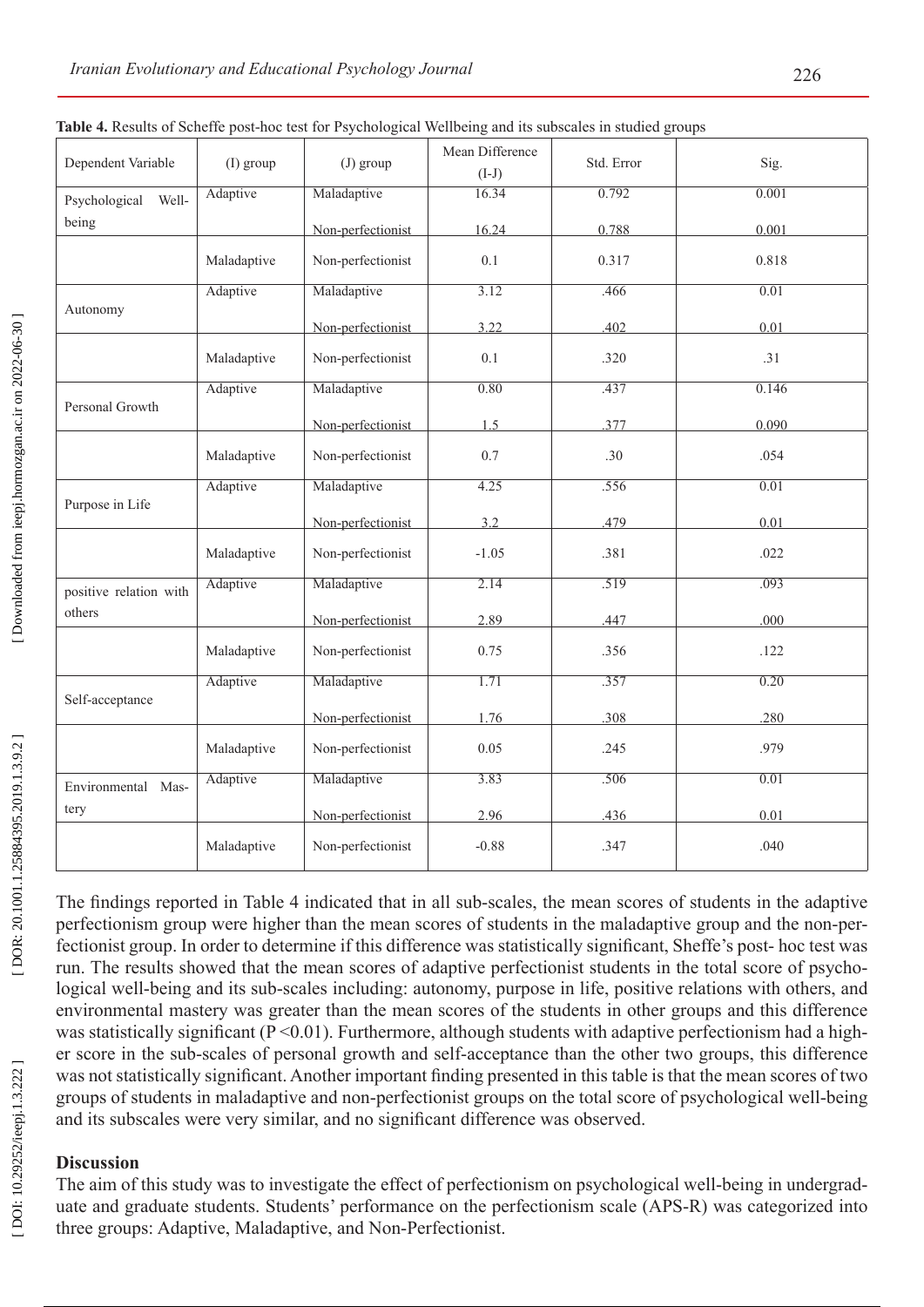The first hypothesis concerning the significant differences in the psychological well-being among the three groups, Adaptive, Maladaptive, and Non-Perfectionist, was supported. Results demonstrated that the adaptive group of students had a higher level of well-being than maladaptive and Non-Perfectionist and the difference were statistically significant. This finding is consistent with the results of research (Bulina, 2014; Flett & Hewitt, 2006; Kenny & Hicks, 2014), and Sirois and Molnar (2016), but this result is inconsistent with Grze gorek et al. (2004) and Rice and Ashby (2007) studies.

In explaining this finding, it can be said that perfectionism is a construct that we all experience in different degrees (Egan et al., 2014), thus each of the different levels of perfectionism will have different effects on psychological well-being and individual performance and have influence in all life aspects (Stoeber et al., 2009). Therefore, it can be expected that individuals with adaptive perfectionism have higher psychological well-being than those with maladaptive and non-perfectionist. Furthermore, the findings of this study support Stoeber (2012) theory. This theory states that the perfectionist construct is composed of two higher-ranking factors: perfectionistic strivings (or adaptive perfectionism) and perfectionistic concerns (or maladaptive perfectionism).

Damian et al. (2017) state that adaptive perfectionism accompanied with better and higher functions leading to higher psychological well-being, while maladaptive perfectionist threatens the psychological well-being and mental health of the individual with fear and concern for making mistakes and misunderstanding or negative judgment of others, and tendency to react negatively to flaws. On the other hand, recent research has suggested that perfectionism includes both positive and negative qualities (Chufar & Pettijohn, 2013). Also, studies show that perfectionism involves an adaptive component that improves psychological well-being (Flett & Hewitt, 2006; Sirois & Molnar, 2016; Stoeber & Otto, 2006).

The study of the second hypothesis showed that university students with adaptive perfectionism had higher mean scores in the sub-scales of psychological well-being, autonomy, purpose in life, positive relations with others, and environmental mastery than those with maladaptive and non-perfectionist students, and this difference was statistically significant. Also, although students with adaptive perfectionism had a higher score in the sub-scales of personal growth and self-acceptance than the other two groups, this difference was not statistically significant. More so, although students with adaptive perfectionism had a higher score in the subscales of personal growth and self-acceptance than the other two groups, this difference was not statistically significant.

Another important result of this study was that there was no significant difference between the two groups of students with maladaptive and non-perfectionist neither in the total mean score of psychological well-being nor in any of the subscales of psychological well-being and their mean scores were very close.

#### **Declaration of Conflicting Interests**

The author(s) declared no potential conflicts of interest with respect to the research, authorship, and/or publication of this article.

#### **Funding**

The author(s) received no financial support for the research, authorship, and/or publication of this article.

### **References**

Bartram, D., & Boniwell, I. (2007). The science of happiness: achieving sustained psychological wellbeing. IN PRACTICE-LONDON-BRITISH VETERINARY ASSOCIATION-, 29(8), 478.

Bieling, P. J., Israeli, A., Smith, J., & Antony, M. M. (2003). Making the grade: The behavioural consequences of perfectionism in the classroom. Personality and Individual Differences, 35(1), 163-178.

Bieling, P. J., Israeli, A. L., & Antony, M. M. (2004). Is perfectionism good, bad, or both? Examining models of the perfectionism construct. Personality and Individual Differences, 36(6), 1373-1385.

Bong, M., Hwang, A., Noh, A., & Kim, S.-i. (2014). Perfectionism and motivation of adolescents in academic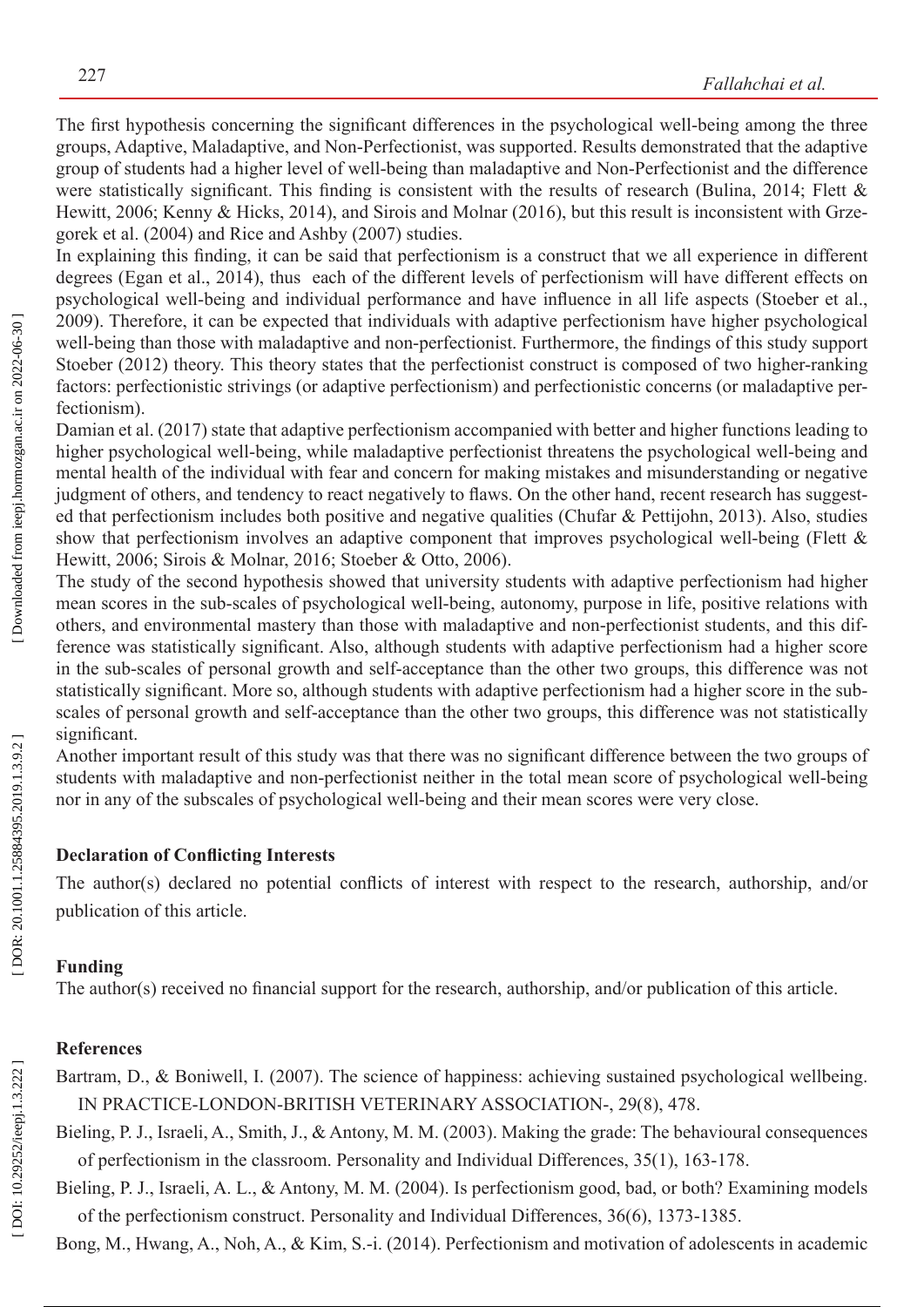contexts. Journal of educational psychology, 106(3), 711.

- Bulina, R. (2014). Relations Between Adaptive and Maladaptive Perfectionism, Self-Efficacy, and Subjective Well-Being. Psychology Research, 4(10).
- Chufar, B. M., & Pettijohn, T. (2013). Meeting high standards: The effect of perfectionism on task perfor mance, self-esteem, and self-efficacy in college students. Psychol. Behav. Sci, 2, 117-123.

Cohen, S. (2003). Psychosocial models of the role of social support in the etiology of physical disease.

- Damian, L. E., Stoeber, J., Negru-Subtirica, O., & Băban, A. (2017). On the development of perfectionism: The longitudinal role of academic achievement and academic efficacy. Journal of personality, 85(4), 565- 577.
- Danner, D. D., Snowdon, D. A., & Friesen, W. V. (2001). Positive emotions in early life and longevity: findings from the nun study. Journal of personality and social psychology, 80(5), 804.
- Davidson, R. J. (2003). Affective neuroscience and psychophysiology: toward a synthesis. Psychophysiology, 40(5), 655-665.
- Egan, S. J., Wade, T. D., Shafran, R., & Antony, M. M. (2014). Cognitive-behavioral treatment of perfectionism: Guilford Publications.
- Flett, G. L., & Hewitt, P. L. (2002). Perfectionism and maladjustment: An overview of theoretical, definitional, and treatment issues.
- Flett, G. L., & Hewitt, P. L. (2006). Positive versus negative perfectionism in psychopathology: A comment on Slade and Owens's dual process model. Behavior Modification, 30(4), 472-495.
- Franche, V., Gaudreau, P., & Miranda, D. (2012). The 2× 2 model of perfectionism: A comparison across Asian Canadians and European Canadians. Journal of Counseling Psychology, 59(4), 567.
- Gilbert, P., McEwan, K., Irons, C., Bhundia, R., Christie, R., Broomhead, C., & Rockliff, H. (2010). Self-harm in a mixed clinical population: The roles of self-criticism, shame, and social rank. British Journal of Clini cal Psychology, 49(4), 563-576.
- Gilman, R., & Ashby, J. S. (2003). A first study of perfectionism and multidimensional life satisfaction among adolescents. The Journal of Early Adolescence, 23(2), 218-235.
- Glynn Owens, R., & Slade, P. D. (2008). So perfect it's positively harmful? Reflections on the adaptiveness and maladaptiveness of positive and negative perfectionism. Behavior Modification, 32(6), 928-937.
- Grzegorek, J. L., Slaney, R. B., Franze, S., & Rice, K. G. (2004). Self-Criticism, Dependency, Self-Esteem, and Grade Point Average Satisfaction Among Clusters of Perfectionists and Nonperfectionists. Journal of Counseling Psychology, 51(2), 192.
- Heeman, V. C. (2008). Interpersonal communication motives, satisfaction, and psychological well-being in father-young adult daughter relationships. Kent State University.
- Hewitt, P. L., Flett, G. L., Sherry, S. B., Habke, M., Parkin, M., Lam, R. W., . . . Stein, M. B. (2003). The in terpersonal expression of perfection: Perfectionistic self-presentation and psychological distress. Journal of personality and social psychology, 84(6), 1303.
- Iarovici, D. (2014). Mental health issues and the university student: JHU Press.
- Karademas, E. C. (2006). Self-efficacy, social support and well-being: The mediating role of optimism. Per sonality and Individual Differences, 40(6), 1281-1290.
- Kenny, B., & Hicks, R. (2014). Perfectionism, psychological wellbeing, and maladaptive eating practices.
- Kornblum, M., & Ainley, M. (2005). Perfectionism and the Gifted: A Study of an Australian School Sample.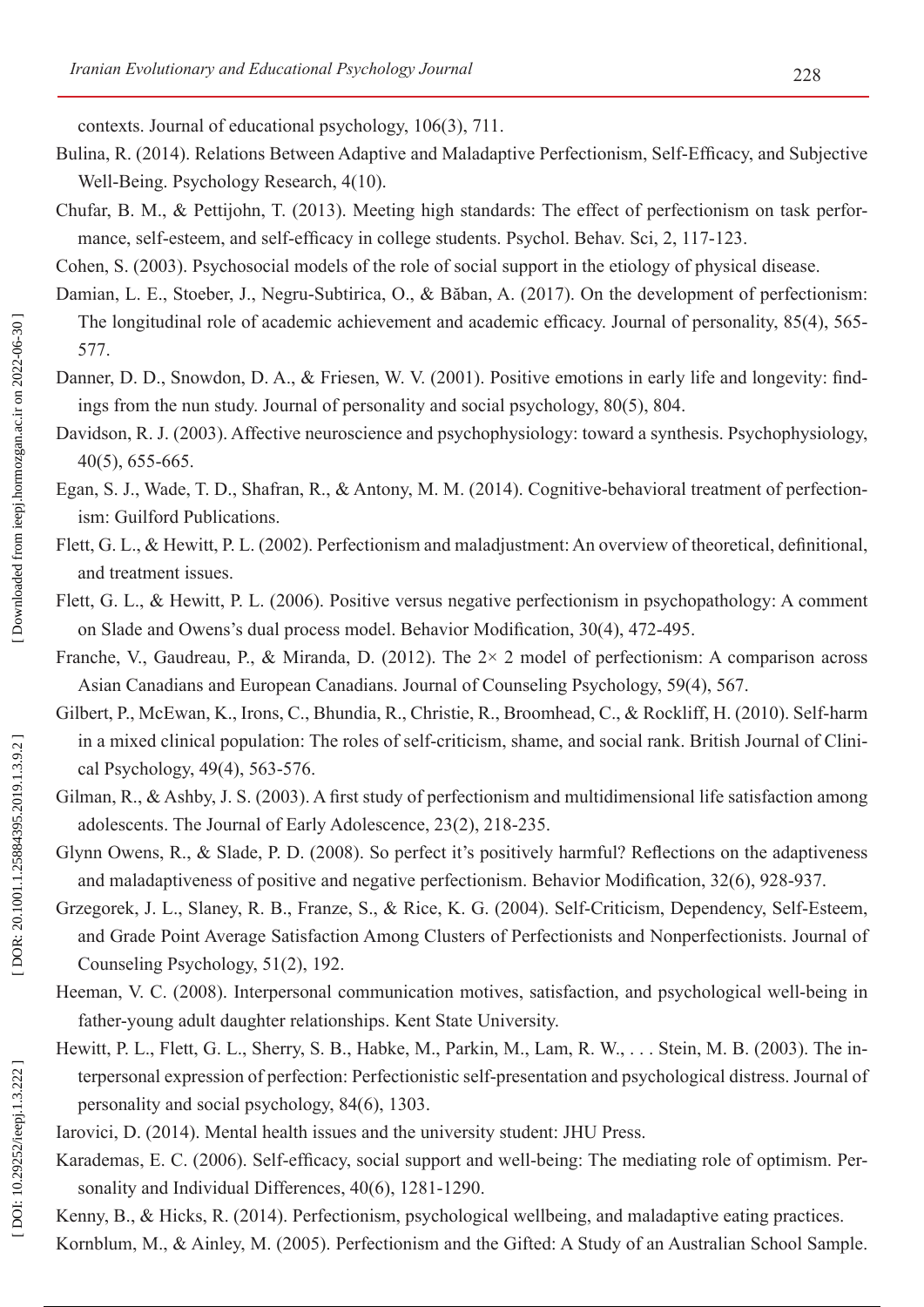International Education Journal, 6(2), 232-239.

- Lyubomirsky, S., Dickerhoof, R., Boehm, J. K., & Sheldon, K. M. (2011). Becoming happier takes both a will and a proper way: an experimental longitudinal intervention to boost well-being. Emotion, 11(2), 391.
- McEwan, K., Gilbert, P., & Duarte, J. (2012). An exploration of competitiveness and caring in relation to psychopathology. British Journal of Clinical Psychology, 51(1), 19-36.
- Mikaeili, F. (2010). Studying the psychological well-being of postgraduate students of Urmia

University. Journal of Gonabad University of Medical Sciences and Health Services, 4(16), 65-73.

- Miquelon, P., Vallerand, R. J., Grouzet, F. M., & Cardinal, G. (2005). Perfectionism, academic motivation, and psychological adjustment: An integrative model. Personality and Social Psychology Bulletin, 31(7), 913-924.
- O'Connor, R. C. (2007). The relations between perfectionism and suicidality: A systematic review. Suicide and Life-Threatening Behavior, 37(6), 698-714.
- Rice, K. G., & Aldea, M. A. (2006). State dependence and trait stability of perfectionism: A short-term longitudinal study. Journal of Counseling Psychology, 53(2), 205.
- Rice, K. G., & Ashby, J. S. (2007). An efficient method for classifying perfectionists. Journal of Counseling Psychology, 54(1), 72.
- Rice, K. G., Richardson, C. M., & Clark, D. (2012). Perfectionism, procrastination, and psychological distress. Journal of Counseling Psychology, 59(2), 288.
- Rice, K. G., & Stuart, J. (2010). Differentiating adaptive and maladaptive perfectionism on the MMPI–2 and MIPS Revised. Journal of personality assessment, 92(2), 158-167.
- Ryan, R. M., & Deci, E. L. (2001). On happiness and human potentials: A review of research on hedonic and eudaimonic well-being. Annual review of psychology, 52(1), 141-166.
- Ryff, C. D. (1989). Happiness is everything, or is it? Explorations on the meaning of psychological well-being. Journal of personality and social psychology, 57(6), 1069.
- Ryff, C. D., & Keyes, C. L. M. (1995). The structure of psychological well-being revisited. Journal of personality and social psychology, 69(4), 719.
- Schmutte, P. S., & Ryff, C. D. (1997). Personality and well-being: Reexamining methods and meanings. Journal of personality and social psychology, 73(3), 549.
- Sherry, S. B., Hewitt, P. L., Flett, G. L., Lee-Baggley, D. L., & Hall, P. A. (2007). Trait perfectionism and perfectionistic self-presentation in personality pathology. Personality and Individual Differences, 42(3), 477-490.
- Sin, N. L., & Lyubomirsky, S. (2009). Enhancing well-being and alleviating depressive symptoms with positive psychology interventions: A practice-friendly meta-analysis. Journal of clinical psychology, 65(5), 467-487.
- Sirois, F. M., & Molnar, D. S. (2016). Conceptualizations of perfectionism, health, and well-being: An introductory overview Perfectionism, Health, and Well-Being (pp. 1-21): Springer.
- Slaney, R. B., Rice, K. G., & Ashby, J. S. (2002). A programmatic approach to measuring perfectionism: The Almost Perfect Scales.
- Slaney, R. B., Rice, K. G., Mobley, M., Trippi, J., & Ashby, J. S. (2001). The revised almost perfect scale. Measurement and evaluation in counseling and development, 34(3), 130.

Stoeber, J. (2012). Perfectionism and performance. Oxford handbook of sport and performance psychology,

DOI: 10.29252/ieepj.1.3.222